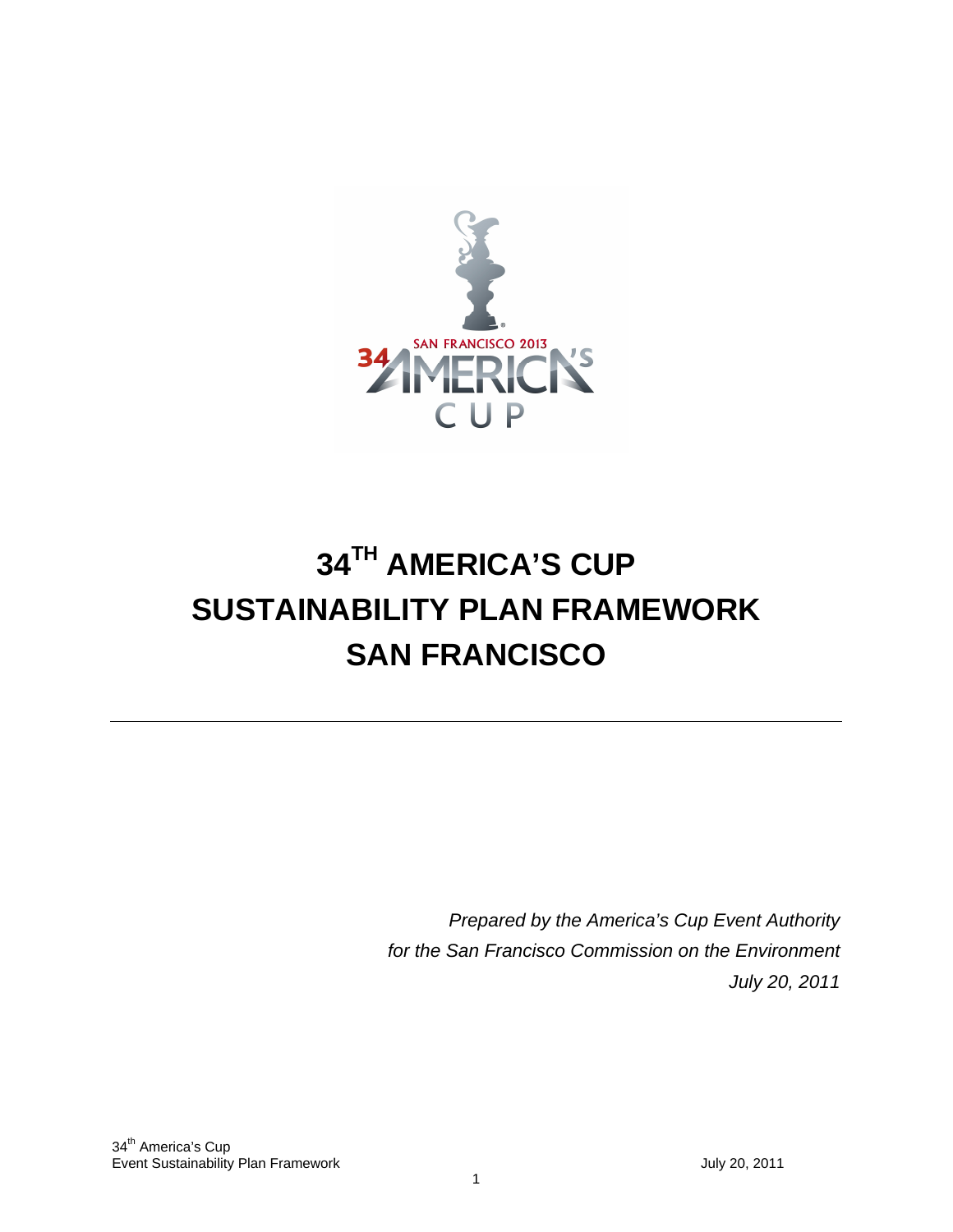#### **ACKNOWLEDGEMENTS:**

*The content in this document is the result of an ongoing and productive collaboration between the America's Cup Event Authority, the San Francisco Department of the Environment, the America's Cup Organizing Committee, and various City agencies, as well as consultants Environmental Science Associates. The America's Cup Event Authority would like to thank these organizations and is grateful for their continued support.* 

## **TABLE OF CONTENTS**

## 34<sup>th</sup> America's Cup Sustainability Plan Framework

|    | 1. Executive Summary                                                             | Page                    |
|----|----------------------------------------------------------------------------------|-------------------------|
|    | 1.1<br>Context                                                                   | 3                       |
|    | 1.2<br>Approach                                                                  | $\overline{\mathbf{4}}$ |
|    | 1.3<br>Development Timeline and Process                                          | 5                       |
|    |                                                                                  |                         |
|    | 2. Introduction<br>2.1                                                           |                         |
|    | <b>Context for Sustainability Planning</b><br>2.1.1 Definition of Sustainability | 6                       |
|    | 2.1.2 AC34 Host City and Venue Agreement                                         | 6                       |
|    | 2.1.2.1 Requirement to Prepare a Sustainability Plan                             | $\frac{6}{7}$           |
|    | 2.1.3 Relationships to Other AC34 Plans and Processes                            | $\,8\,$                 |
|    | 2.1.3.1 CEQA Process                                                             | 8                       |
|    | 2.1.3.2 Relationship to Other AC34 Plan Documents                                | $\bf 8$                 |
|    | 2.1.3.3 Sustainability Plan Framework                                            | $\,8\,$                 |
|    | 2.2<br><b>Sustainability Planning Methods</b>                                    | $\boldsymbol{9}$        |
|    | 2.2.1 Event Planning Time Frames                                                 | $\boldsymbol{9}$        |
|    | 2.2.2 Hierarchy of Concepts                                                      | $\boldsymbol{9}$        |
|    | 2.2.3 Levels of Commitment                                                       | 10                      |
|    | 2.2.4 Measurement, Feedback, and Reporting                                       | 10                      |
|    |                                                                                  |                         |
| 3. | <b>Description of 34th America's Cup</b>                                         |                         |
|    | 3.1<br>Introduction                                                              | 11                      |
|    | 3.2<br><b>Project Location and Setting</b>                                       | 11                      |
|    | 3.3<br><b>Major Project Components</b>                                           | 12                      |
|    | 3.4<br><b>Sequence of Events</b>                                                 | 12                      |
|    | 3.4.1 2012 America's Cup World Series Races                                      | 12                      |
|    | 3.4.2<br>2013 America's Cup Challenger Series and Match Races                    | 12                      |
| 4. | <b>Issues, Principles, and Strategies</b>                                        |                         |
|    | 4.1<br>Introduction                                                              | 14                      |
|    | 4.1.1<br>Development of Issues, Principles, and Strategies                       | 14                      |
|    | 4.1.2<br>Planning for Each Issue Area                                            | 15                      |
|    | 4.2<br>Issue Areas, Principles and Strategies                                    | 15                      |
|    | 4.2.1<br><b>Issue Areas Being Considered</b>                                     | 15                      |
|    | 4.2.2 Discussion of Issue Areas Under Consideration                              | 16                      |
|    | 4.2.3<br><b>Principles Being Considered</b>                                      | 17                      |
|    |                                                                                  |                         |

34<sup>th</sup> America's Cup Event Sustainability Plan Framework July 20, 2011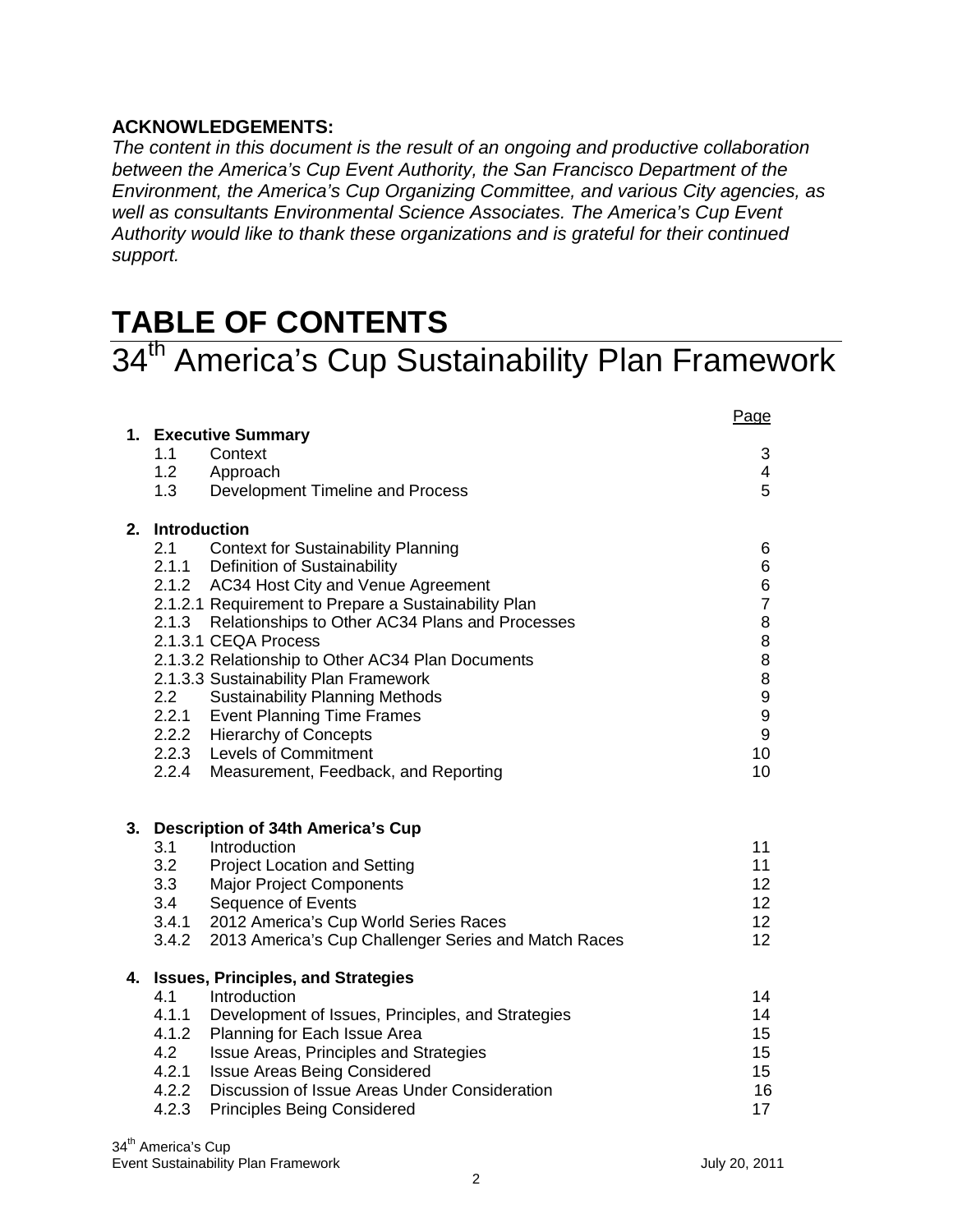## **SECTION 1** Executive Summary

## **1.1 Context**

The AC34 aims to take the sport of sailing to a new and heightened level, while promoting sustainability and responsibility, leaving a lasting positive legacy on local communities and our natural environment. The Host Agreement governing the  $34<sup>th</sup>$  America's Cup (AC34) calls for an event that promotes "resource sustainability and environmental stewardship."

Guided by the vision described above, the parties to the Host Agreement have agreed to work together to develop an event Sustainability Plan for the AC34 events taking place in San Francisco that will set forth the comprehensive strategy for achieving this shared vision.

This document is an event Sustainability Plan framework concept document that provides information on how the parties intend to structure this planning effort. *It is subject to revision* in connection with the issuance of a Draft Sustainability Plan by the America's Cup Event Authority, and then *subject to further revision* in connection with a final Sustainability Plan issued no later than the date upon which environmental review of the Project under CEQA is completed.

The AC34 Sustainability Plan will be an overarching document covering event-related sustainability activities implemented by various organizations involved in delivering the AC34 events in San Francisco. It will include relevant sustainability-related regulations required by the City and County of San Francisco, and both onshore and offshore event sustainability issues. It will also describe how the delivery organizations intend to aim above and beyond business as usual in delivering the AC34 as an event with a positive social purpose.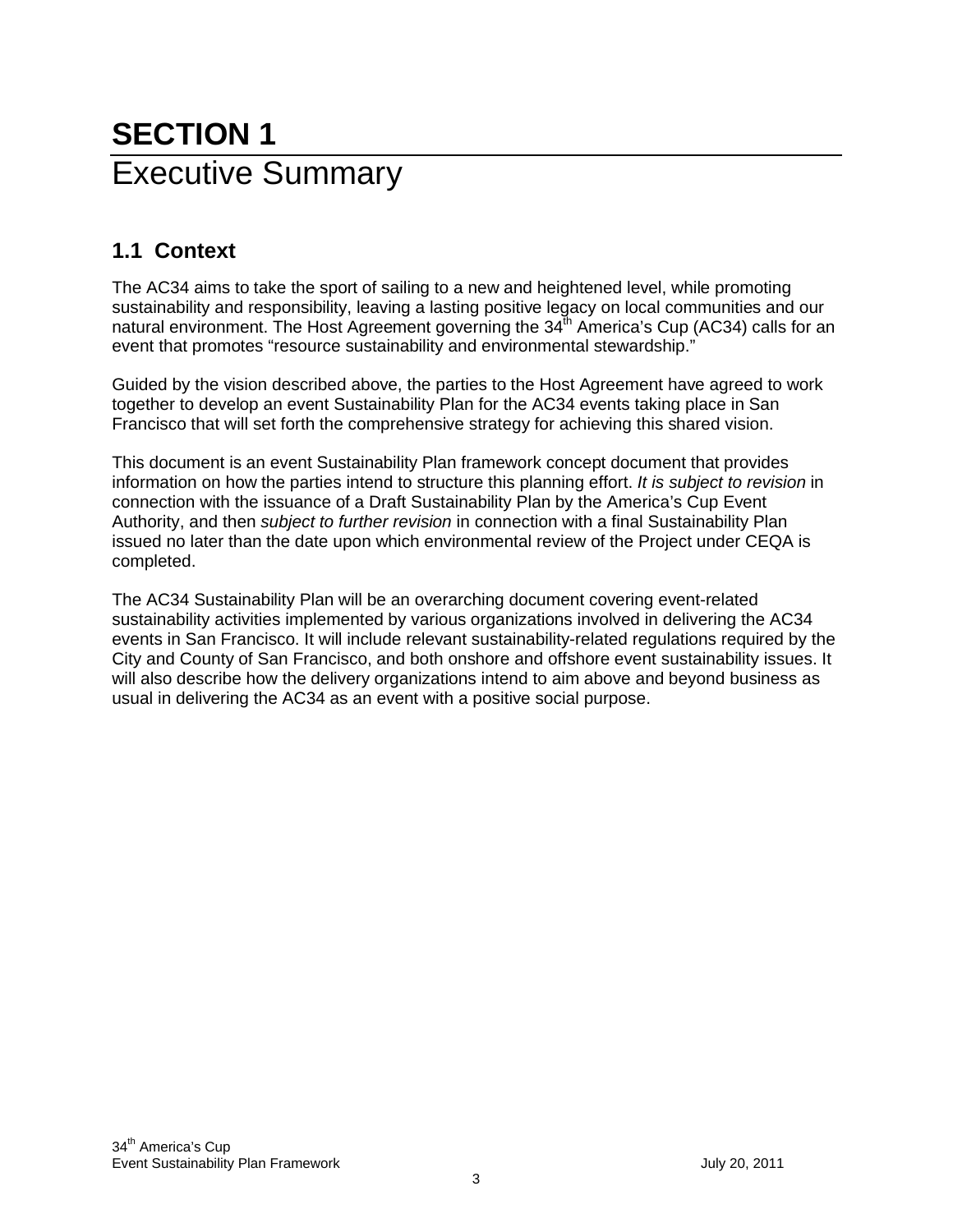### **1.2 Approach**

The following is a general description of the approach the parties intend to utilize in the development of the AC34 Draft Sustainability Plan.

The development of an event sustainability plan begins with the identification of associated sustainability impacts and opportunities, which can then be prioritized into issue areas to provide focus. For example, spectator transport to an event venue can result in impacts such as air emissions (from buses or automobiles) but can also offer opportunities such as improved transport infrastructure and increased ridership on public transportation. Transport could then become an issue area of importance for those delivering an event.

Some event-related decisions and activities will be under the direct control of event delivery organizations, and as such should embed sustainability priorities. In other activity areas, delivery organizations will only have the ability to influence the decisions and activities of partners and stakeholders (including spectators), but can use this influence to inspire more sustainable actions.

The AC34 Draft Sustainability Plan will be consistent with other AC34 event Implementation Plans that address environmental and social topics, including the Zero Waste Plan, the People Plan, and the Parks Event Operations Plan, among others. The information contained in the Implementation Plans will not be wholly restated in the Draft Sustainability Plan, but referenced to provide further detail on a particular issue area.

As AC34 event plans are finalized through the environmental review and permitting processes or otherwise, it may be necessary to modify strategies to cover aspects of the event that are not fully apparent at present. Further information about the event and additional analysis will inform the evolving strategies and areas of focus.

Once the AC34 Sustainability Plan is released, it is not meant to be static. The lessons learned through the implementation of the activities associated with event taking place in 2012 will inform expectations and planning for the events in 2013.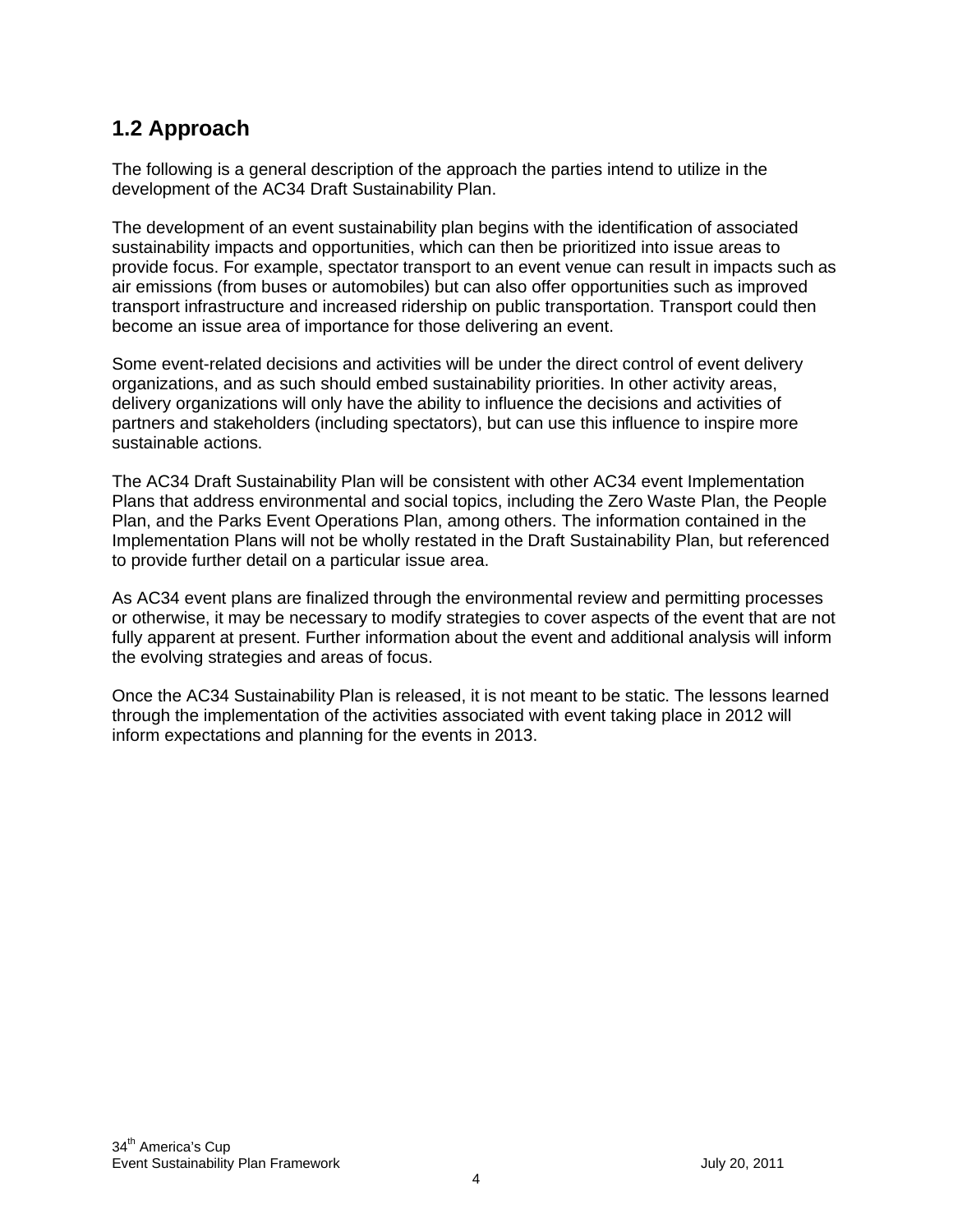### **1.3 Development Timeline and Process**

The following development timeline is proposed to deliver the AC34 Sustainability Plan, in line with the requirements of the AC34 Host Agreement:

- **July August 2011**
	- Review and develop event-related sustainability strategies based on technical feasibility and resource availability.
	- Presentation of the AC34 Sustainability Plan framework concept document to the San Francisco Commission on the Environment, July 26<sup>th</sup>.
- **Late August Early September 2011**
	- At the close of the DEIR public comment period on August 25, 2011, review and consider relevant sustainability comments for inclusion in the Draft Sustainability Plan.
- **September 2011**
	- Draft Sustainability Plan released for public comment.
- **October 2011**
	- Discussions and meetings with stakeholders and the public to gather feedback.
- **November 2011**
	- Sustainability Plan published no later than the date upon which environmental review of the Project under CEQA is completed.

The America's Cup Event Authority is leading on the development of the AC34 Sustainability Plan for activities taking place in San Francisco in consultation with the San Francisco Department of the Environment, as well as various City Departments and the America's Cup Organizing Committee. Stakeholder comments on the Project's Draft Environmental Impact Report (DEIR) and the Draft Sustainability Plan will be used to develop a final event Sustainability Plan, to be completed no later than the date upon which the environmental review of the Project under CEQA is completed.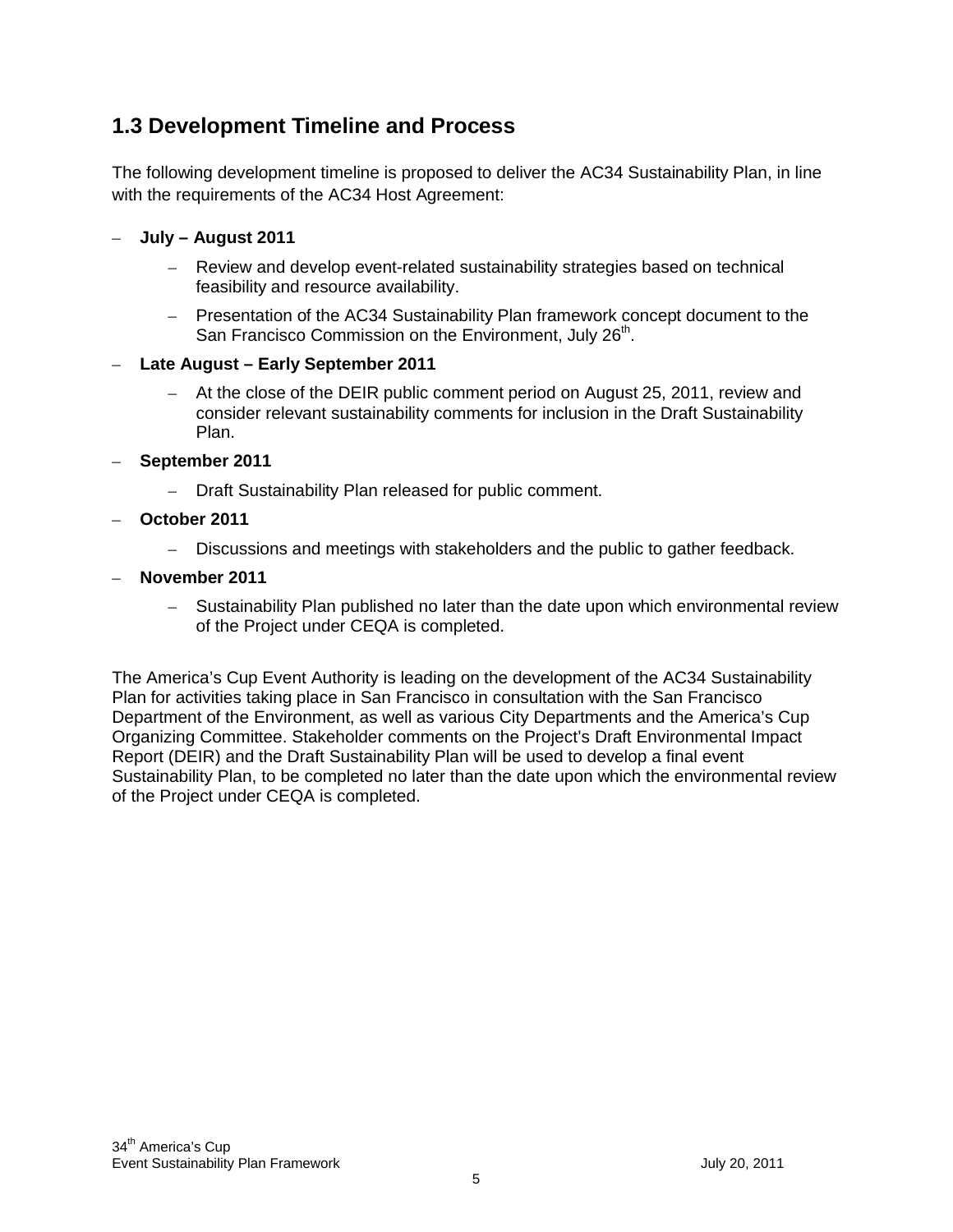## **SECTION 2** Introduction

## **2.1 Context for Sustainability Planning**

#### **2.1.1 Definition of Sustainability**

The term *sustainability* is a complex and widely used term that has come to mean taking into consideration the social, economic and environmental aspects of our actions, as well as recognizing the inter-relationships between these aspects. Sustainability includes protecting our environment and preserving natural habitats and biodiversity, but it is also about promoting a healthy and engaged society and thriving economy. Sustainability requires balancing opportunities and constraints, and taking a longer-term view so that we are able to reach our maximum potential now, and future generations are able to do the same.

Delivering a sustainable event involves balancing the environmental, social, and economic aspects of hosting an event. The aim is to minimize negative event impacts (such as air pollution from automobiles or waste generated by event spectators) and maximize event benefits (such as habitat preservation and promoting new green technologies) now and into the future.

The AC34 Draft Sustainability Plan will put forward a working definition of *sustainability* with regard to hosting the event. One example of a definition of *sustainability* for an event comes from the emerging ISO 20121 standard for Event Sustainability Management Systems (ISO, 2011): *Sustainability is the degree to which an aspect of the event meets the needs of the present without compromising the ability of future generations to meet their own needs.*

#### **2.1.2 AC34 Host City and Venue Agreement**

The 34<sup>th</sup> America's Cup Host City and Venue Agreement ("Host Agreement"), signed in December 2010, defines the roles and obligations of the parties to the Host Agreement with respect to the AC34 races and related matters ("Event"), if they occur in San Francisco. The parties to the Host Agreement are the City and County of San Francisco ("City"), the America's Cup Event Authority ("Authority" or "ACEA"), and the San Francisco America's Cup Organizing Committee ("Committee" or "ACOC"). The AC34 project sponsors for the purposes of the CEQA process are the City and the Event Authority.

The Recitals at the beginning of the Host Agreement include several statements that describe the importance of sustainability to the success of the event:

Recital E: The Authority, the City and the Committee intend that … the Event will be organized in a manner … emphasizing resource sustainability and environmental stewardship in the staging of the Event.

Recital J: San Francisco leads the way on environmental policies and sustainability initiatives that grow the City's economy and protect the health of the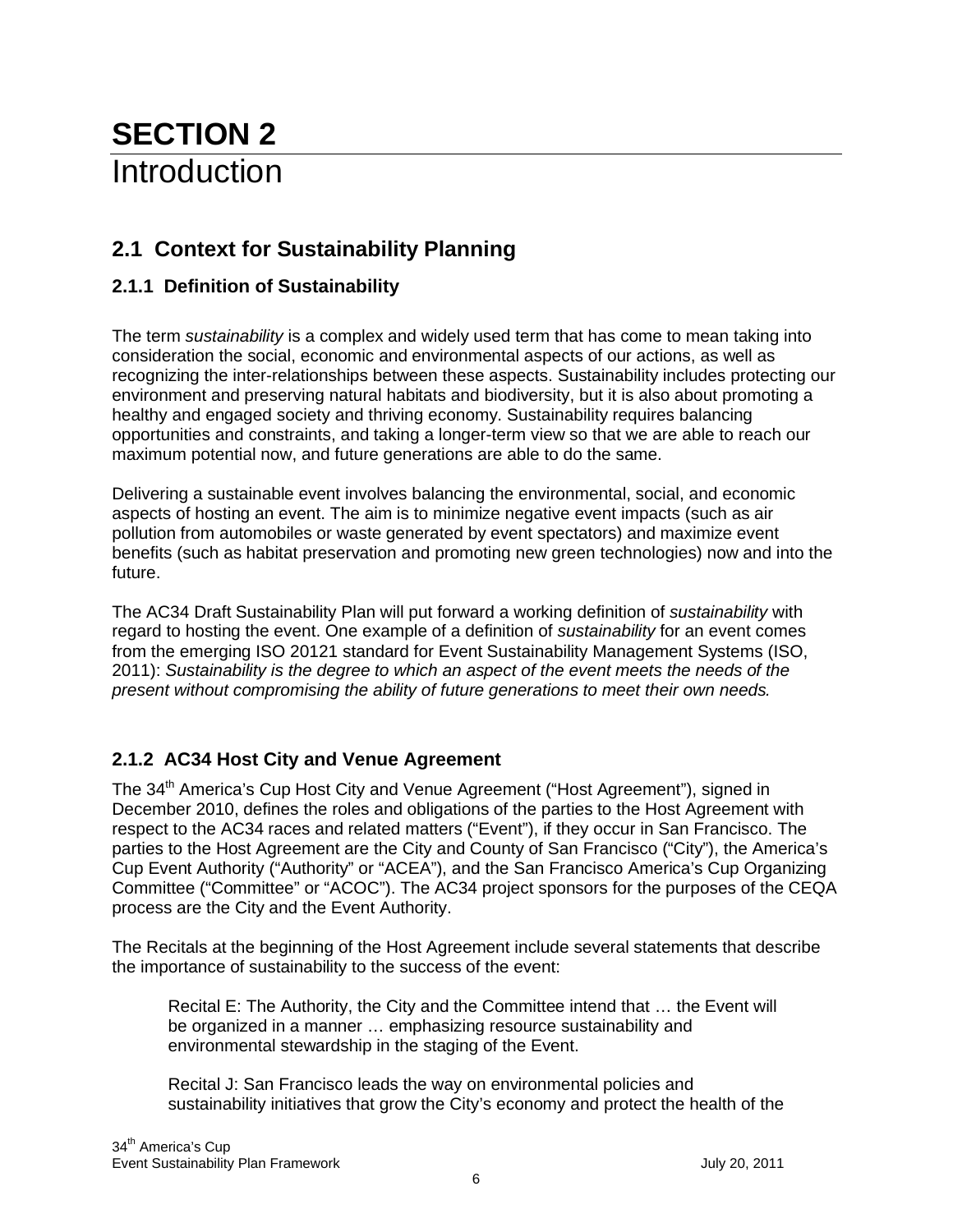City's communities. The Parties are committed to minimizing the environmental impact of hosting the America's Cup, with the goal of offering residents and visitors a truly sustainable event while raising the bar for future America's Cup host cities to implement environmental plans that will manage impacts associated with preparing for and presenting the regatta. The Authority, the City and the Committee intend that, if San Francisco is selected as host city for AC34, the Event will be a carbon neutral and zero waste operation and will emphasize resource sustainability and environmental stewardship. As appropriate, the Authority will endeavor to meet or exceed LEED or LEED-equivalent ratings pursuant to Chapter 13C of the San Francisco Building Code for permanent Event buildings.

The repeated emphasis on resource sustainability and environmental stewardship are consistent with and supportive of the general concept of event sustainability, because they are likely to enhance the quality of life for current and future generations.

#### *2.1.2.1 Requirement to Prepare a Sustainability Plan*

Section 10.12 of the Host Agreement states:

Not later than the date upon which environmental review of the Project under CEQA is completed, the Authority, in consultation with the Department of the Environment, shall develop a LEED or LEED-Equivalent Event Management Plan (the "LEED Plan"). The LEED Plan shall set forth the means by which: (a) consistent with Chapter (13C) of the San Francisco Building Code, the Authority will endeavor to meet or exceed LEED or LEED-equivalent ratings for permanent Event buildings; (b) the Authority's activities for the Event will be carbon neutral and zero waste; and (c) the Authority will promote resource sustainability and environmental stewardship.

Thus it is the Event Authority's responsibility to create a Plan that includes the three areas outlined in Section 10.12 of the Host Agreement, in consultation with the Department of the Environment. Parts (b) and (c) of Section 10.12 describe goals that extend well beyond the U.S. Green Building Council's criteria for their LEED™ rating system (Leadership in Energy and Environmental Design). To promote a clear understanding of the full scope of this "LEED Plan" the term "Sustainability Plan" is being used as its title. The Sustainability Plan is intended to fulfill all requirements of Section 10.12 of the Host Agreement, as well as detailing the activities the City and other partners will undertake to support the underlying sustainability objectives for the AC34 events.

#### **2.1.3 Relationships to Other AC34 Plans and Processes**

There are several AC34 planning processes occurring in parallel, so it is important to understand the relationships among the processes and the documents that will be produced.

#### *2.1.3.1 CEQA Process*

To comply with the California Environmental Quality Act (CEQA), the City is preparing an Environmental Impact Report (EIR) that will outline the environmental impacts of the Event (and related activities) and will describe mitigation measures proposed to reduce those impacts. The EIR is being prepared by the City, independently of the Sustainability Plan, and the EIR does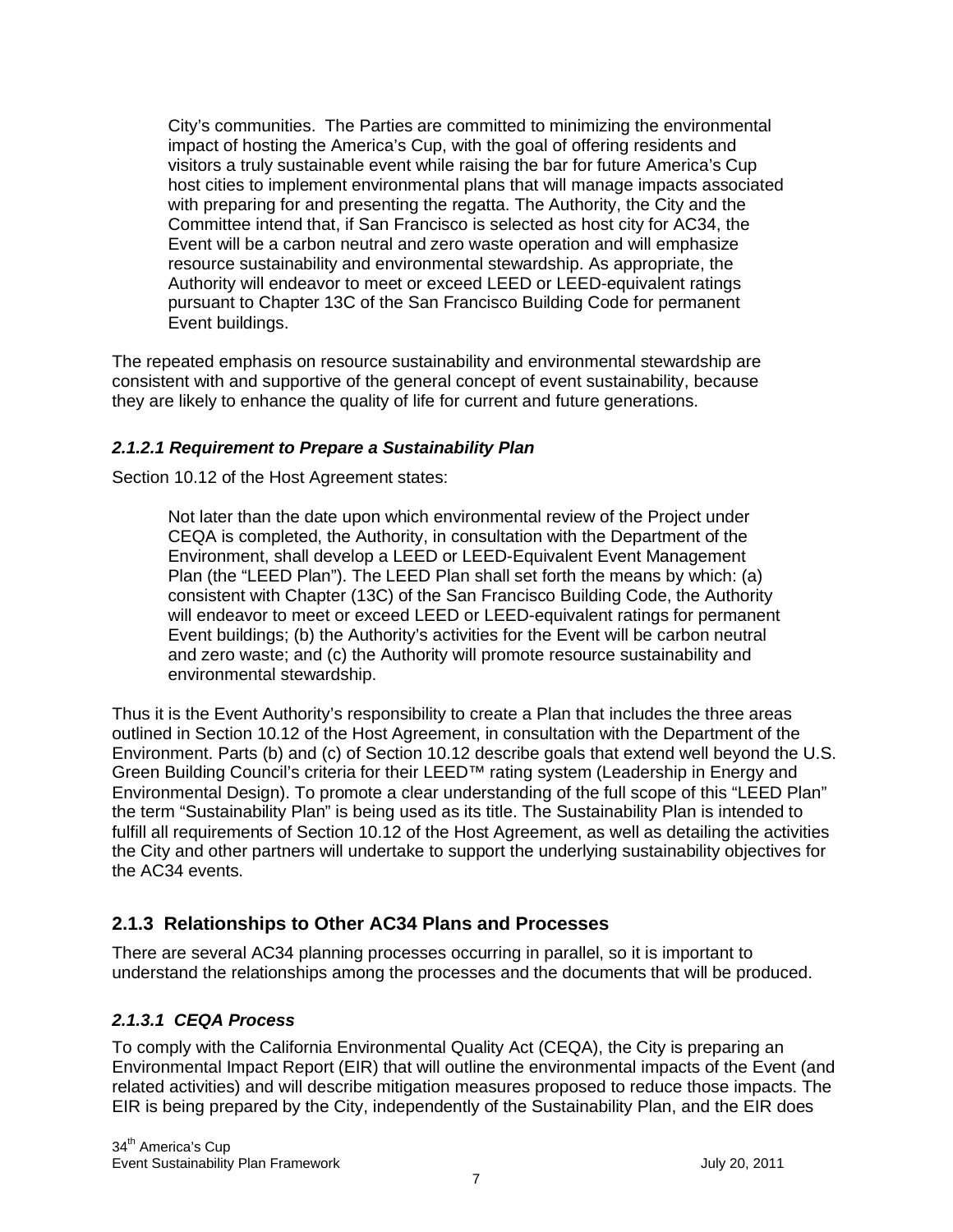not depend on the Sustainability Plan. The DEIR for the 34<sup>th</sup> America's Cup, the James R. Herman Cruise Ship Terminal and the Northeast Wharf Plaza was released on July 11, 2011, and the public comment period closes on August 25, 2011.

Development of the AC34 Draft Sustainability Plan will continue in parallel with the EIR, and as required in the Host Agreement (Section 10.12), the Sustainability Plan will be released no later than the date upon which environmental review of the Project under CEQA is completed.

#### *2.1.3.2 Relationship to Other AC34 Plan Documents*

The Host Agreement defines a number of Implementation Plans with an eye towards creating a more complete picture of the AC34 Events as the broad outlines of the Host Agreement are brought into clearer focus through further analysis and negotiation. The responsibility for developing these Implementation Plans rests with different organizations. For example, the Sustainability Plan is being led by the Event Authority in consultation with the Department of the Environment, and the Zero Waste Plan is being led by the City in consultation with and approval from the Event Authority.

A description of all of the AC34 Implementation Plans can be found on the website of the San Francisco Office of Economic and Workforce Development at: http://www.oewd.org/media/docs/AC34/AC34%20Implementation%20Plans.pdf

The Draft Sustainability Plan may refer to several of the Event Implementation Plans as they relate to event sustainability. The Draft Sustainability Plan also may be thought of as overarching many of the other plans, because sustainability issues relate directly to many aspects of the Event.

#### *2.1.3.3 Sustainability Plan Framework*

This Sustainability Plan framework is intended to provide information related to the sustainability aspects of the Event, and to enable the public to understand how the parties intend to satisfy the statement in the Host Agreement that the Event "…will emphasize resource sustainability and environmental stewardship." It is *subject to revision* following ongoing discussions.

### **2.2 Sustainability Planning Methods**

Planning for the reduction of environmental impacts as a component of planning for major events has been practiced on an *ad hoc* basis for many years; but it has only become a standard practice in recent times. Event organizers are now taking into consideration the holistic concept of sustainability in event management. For example, the 2010 Olympic Winter Games in Vancouver, Canada included a thorough approach and implementation strategy to incorporate sustainability principles into all phases of delivering the event, including sustainability reporting. This effort covered the preparation, staging and legacy phases of the 2010 Games. The London 2012 Olympic Games and Paralympic Games organizers have also embedded sustainability into the planning, staging and legacy phases of delivering the event, as outlined in their *Towards a One Planet Olympics* sustainability plan.

Prompted by the increasing popularity of worldwide sporting events such as the Olympic Games, the FIFA World Cup<sup>TM</sup> and the America's Cup, as well as the recognized need to minimize the potential for negative environmental and social impacts from major events, several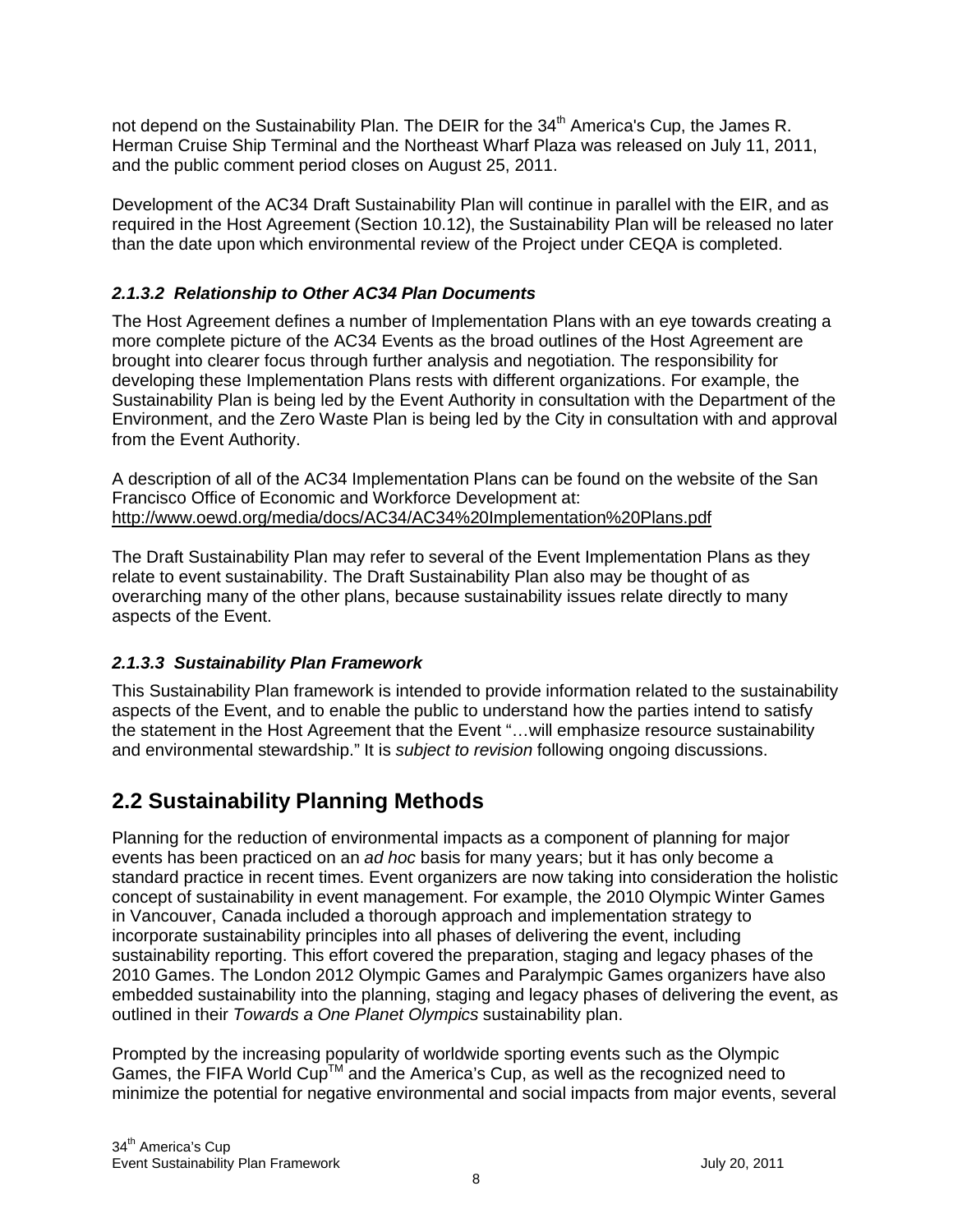standards have been developed recently for event sustainability planning. For example, the organizers of the London 2012 Olympic Games and Paralympic Games inspired the development of a new British Standard 8901, Sustainability Management Systems for Events, and this standard is currently evolving into an international event standard (ISO 20121, Event Sustainability Management Systems). The ISO 20121 standard is still in development but is sufficiently complete to provide useful guidance.

#### **2.2.1 Event Planning Time Frames**

Sustainability planning for events differs from sustainability planning for the ongoing operations of a commercial enterprise, institution or community. Unlike a business, an event takes place in a finite and short time period, and planning can involve considering potential impacts of an event with little or no useful historical data to reference. For example, the America's Cup has never been held in San Francisco or in close proximity to any urban waterfront in recent times, so organizers must predict factors such as the number of spectators that might attend, transportation requirements, and quantities of waste expected to be generated. Sustainable event management will look at all phases of event management, namely preparation, staging and legacy.

#### **2.2.2 Hierarchy of Concepts**

The AC34 Draft Sustainability Plan will define major *issue areas* that pertain to resource sustainability and environmental stewardship in the context of the AC34 Events taking place in San Francisco. It is envisioned that within each issue area, several guiding *principles* will be identified, and for each principle, several *strategies* will be described which support the spirit and achievement of the principles. Accountability and responsibility for strategies would also be identified.

**Policy and Vision Statement** - BS8901 and ISO 20121 organize the planning for event sustainability around an hierarchy of concepts. At the top level is a policy and, if desired, a Vision Statement that communicates the need for, and advantages of, incorporating sustainability into the event.

**Issues** - Public events, and sporting events in particular, have certain characteristics in common but also have many characteristics that are unique to each event: the type of venue and its setting, traditions associated with the sport, spectators' interests, degree of media attention, etc. Consequently, it is important for the planners of an event to consider a range of sustainabilityrelated issues and identify those that are of primary importance to that event.

**Principles** – For a given issue, there are typically several principles that can guide planners in developing strategies for sustainability. For example, if greenhouse gas (GHG) emissions are defined as an issue, a key principle would likely be to minimize consumption of fossil fuels.

**Strategies** – Strategies are the action items that can be performed and measured as part of the event. Each strategy should address one of the principles developed in relation to an issue. For example, promoting the use of mass transit for an event could reduce fossil fuel consumption associated with use of personal vehicles, which is associated with the issue of air emissions. However, it is not uncommon for a strategy to address several principles, which may relate to one or more issues.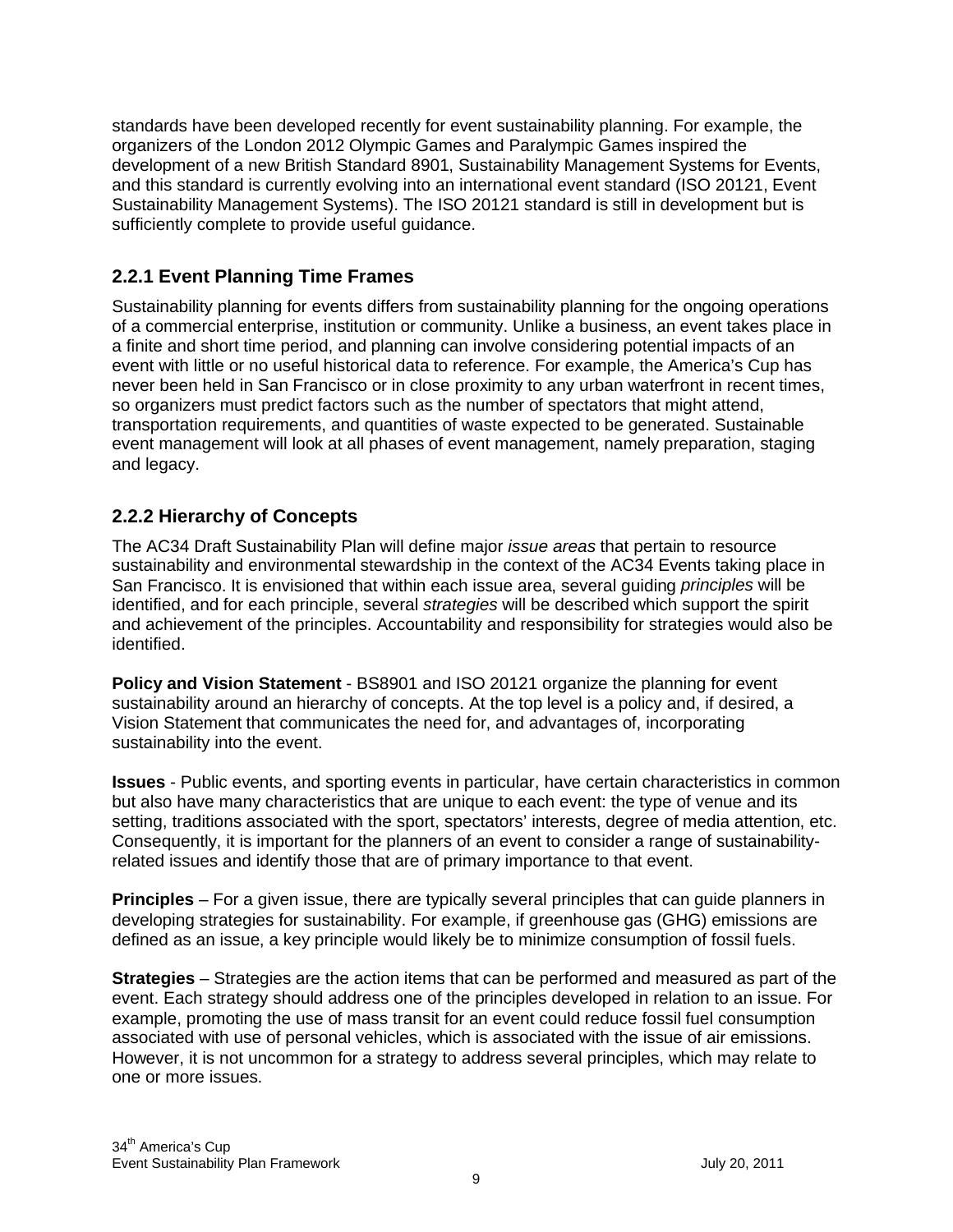#### **2.2.3 Levels of Commitment**

When discussing strategies for event sustainability, it is helpful to identify which strategies the participants are obligated to do by law, those that have been contractually agreed to, or those that have been recognized as enhancing sustainability although not required by law or agreement. In short, there are typically three levels of commitment to sustainability strategies: obligated (by law), shared (through an agreement) or aspirational (considered worthwhile, but not required). The AC34 Draft Sustainability Plan will detail these three levels of commitment.

#### **2.2.4 Measurement, Feedback, and Reporting**

Sustainable event management systems apply the management process model of "Plan, Do, Check, Act" to event sustainability management, by dividing the planning process into (1) preevent planning (identifying issues, strategies and measurement methods), (2) carrying out the strategies intended to meet sustainability objectives, (3) monitoring and measurement of sustainability strategies, and (4) review and corrective action to improve sustainability, during and after the event. In order for this model to be applied as intended, a metric (measurement method) would be identified for implementation strategies, to evaluate their effectiveness. Feedback on effectiveness can be used during the event to improve performance, and at the conclusion of the event, event sustainability may be evaluated in a sustainability report. The Global Reporting Initiative (GRI) has developed internationally recognized sustainability reporting guidelines used by organizations worldwide to report to stakeholders and the public. GRI is currently developing reporting guidelines for events (Event Organizers Sector Supplement), to be issued by the end of 2011.

Measurement and reporting involves defining metrics to evaluate the success of particular strategies, as well as Key Performance Indicators (KPIs) that help measure progress toward goals and objectives. For example, since a primary objective of the event is zero waste, then a KPI is the actual rate of diversion achieved, which provides a straightforward measure of success for that issue area.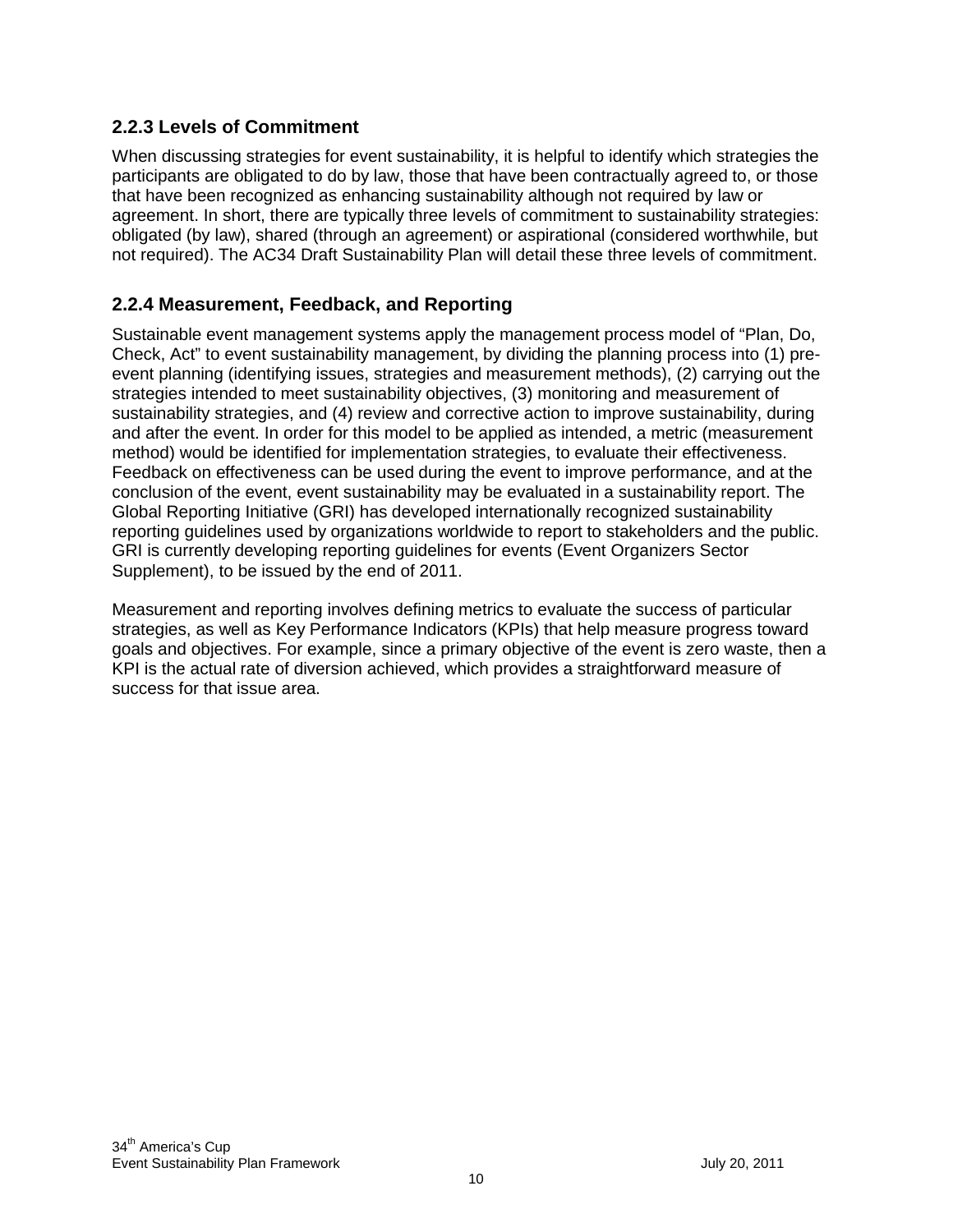## **SECTION 3** Description of 34<sup>th</sup> America's Cup

## **3.1 Introduction**

The AC34 Events are proposed to take place in the summer and fall of 2013, with one or more preliminary America's Cup World Series (AC World Series) races in the summer and fall of 2012. Several of the sites proposed for AC34 events are piers and facilities managed by the San Francisco Port Commission (Port). One of these, Pier 27‐29, is proposed as part of the America's Cup Village complex. Pier 27 is also the site proposed by the Port for the development of the James R. Herman Cruise Terminal and Northeast Wharf Plaza (Cruise Terminal).

## **3.2 Project Location and Setting**

The AC34 races would require facility improvements, programs and viewing opportunities proposed for numerous sites along the San Francisco waterfront, including Piers 27-29, Marina Green and Crissy Field. Most of the piers and associated facilities affected are under the jurisdiction of the Port. Other key park and recreation areas under the jurisdiction of other public agencies are proposed as locations to support 2012 race events, and/or major spectator venues for races in both 2012 and 2013.

All but one of the proposed Port facilities is located north of China Basin Channel. The only Port facility proposed for AC34 use in the area south of China Basin Channel is Pier 80.

Whereas previous America's Cup races have been held in open ocean waters away from population areas, staging the AC34 races in San Francisco Bay would enable spectators to view the races from the surrounding shore. The proposed race area within which the races would occur would cover an area generally bounded by the San Francisco waterfront on the west and south, Bay waters north of the Golden Gate Bridge to the north, Alcatraz Island, Angel Island, Treasure Island and Yerba Buena Island on the east, and the Bay Bridge at the south. The race finish for 2013 is proposed in the waters off Pier 27‐29. The race courses for the sailing races would be determined based on government agency coordination and race conditions in 2012 and 2013.

### **3.3 Major Project Components**

The AC34 Events would include a full program of exhibits, entertainment, commercial attractions and services that surround the entire experience. The hub of these activities would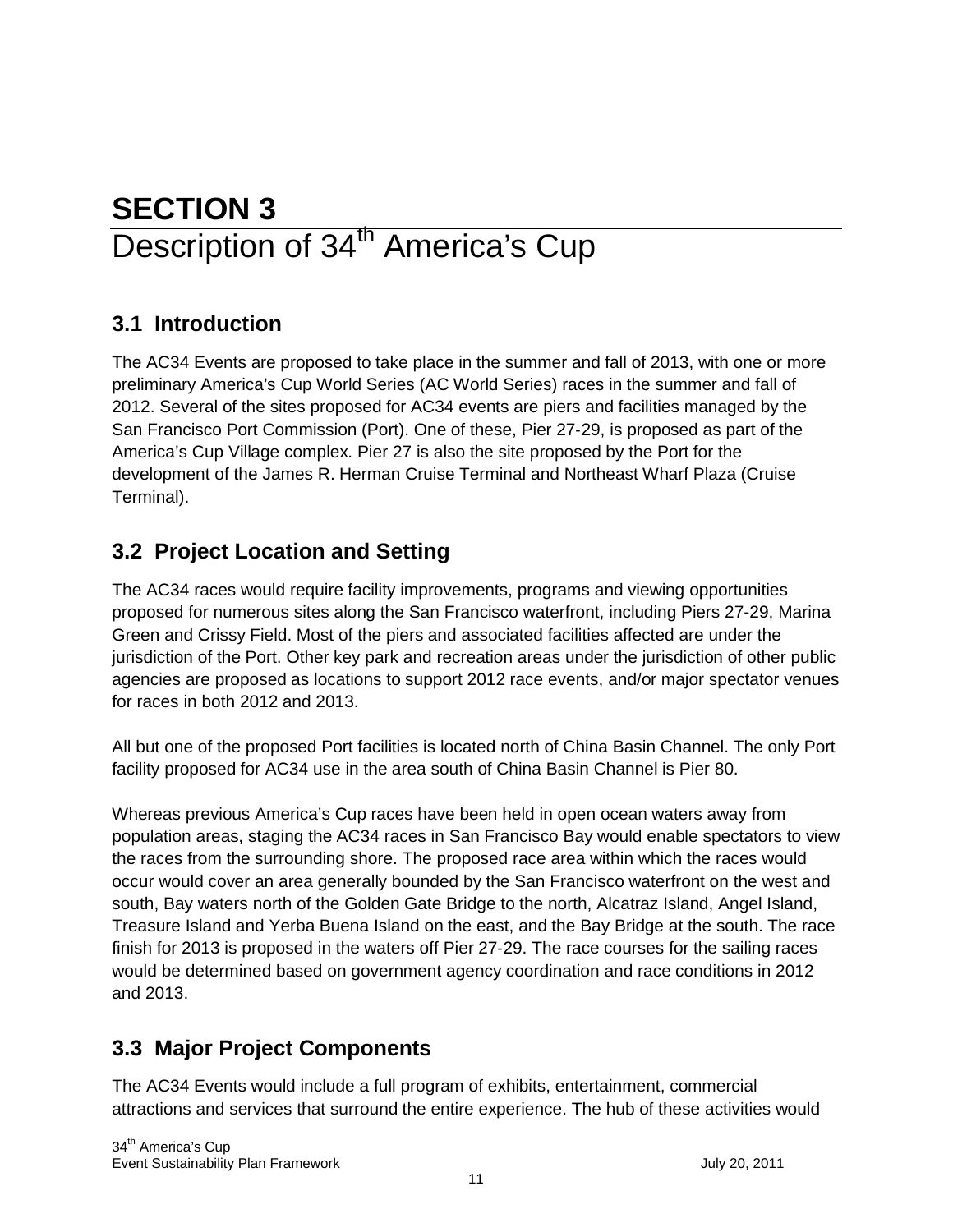take place in the America's Cup Village. The Event Authority is responsible for creating the Village. The event would include licensing for a variety of temporary retail sites to serve visitor retail demand.

Pier 27‐29 is proposed as the America's Cup Village in 2013, the hub of hospitality, entertainment and spectator viewing of the sailing races. The improvements required to support this use would be coordinated with the phased development of the Port's new Cruise Terminal. AC34 Event preparation would start with demolition of Pier 27 shed in its entirety, and a portion of the Pier 29 shed, to create an expansive public viewing platform at the eastern end of Pier 27‐29 to accommodate spectators. Then, the Cruise Terminal building shell would be constructed for AC34 team hospitality suites and associated uses.

### **3.4 Sequence of Events**

The Event Authority proposes to prepare various sites prior to 2013, followed by the completion of the Pier 27 Cruise Terminal and plaza improvements by others after the conclusion of the race events. These installations would differ between the 2012 and 2013 race events.

#### **3.4.1 2012 America's Cup World Series Races**

In San Francisco, two AC World Series regattas would occur in 2012, tentatively scheduled for August and September. Each AC World Series event would run for nine days, from Saturday of one weekend, through Sunday of the following weekend. There would be multiple races per day, with fleet racing on the first and final Sunday.

The venue sites for the 2012 races would not use Piers 27-29. Pier 80 would be the location of team bases in 2012 if structural improvements to Piers 30-32 were not completed in time for the AC World Series events.

The improvements proposed for the 2013 race events would involve substantial capital investment and construction for some facilities, which would undergo permanent upgrades that would stay in place after AC34, and temporary improvements that would be removed after the AC34 concludes.

#### **3.4.2 2013 America's Cup Challenger Series and Match Races**

The AC34 project sponsors propose to hold the AC34 races in San Francisco Bay in the summer fall 2012 (AC World Series) and in summer fall 2013 (Louis Vuitton Cup, America's Cup Challenger Series; potential America's Cup Defender Series; and the Match). In addition, a Youth America's Cup series would be held concurrently with other race events in 2012 and 2013.

In 2013, there would be a Louis Vuitton Cup, America's Cup Challenger Series to determine the winner of the Louis Vuitton Cup, where the teams compete in several rounds of races, until the winner advances to compete against the Golden Gate Yacht Club (GGYC) team, the Defender, in the 34th America's Cup Match. The Host Agreement provides for possible "Defender Selection Series" (DSS) races, which GGYC could sponsor, at their option. Racing would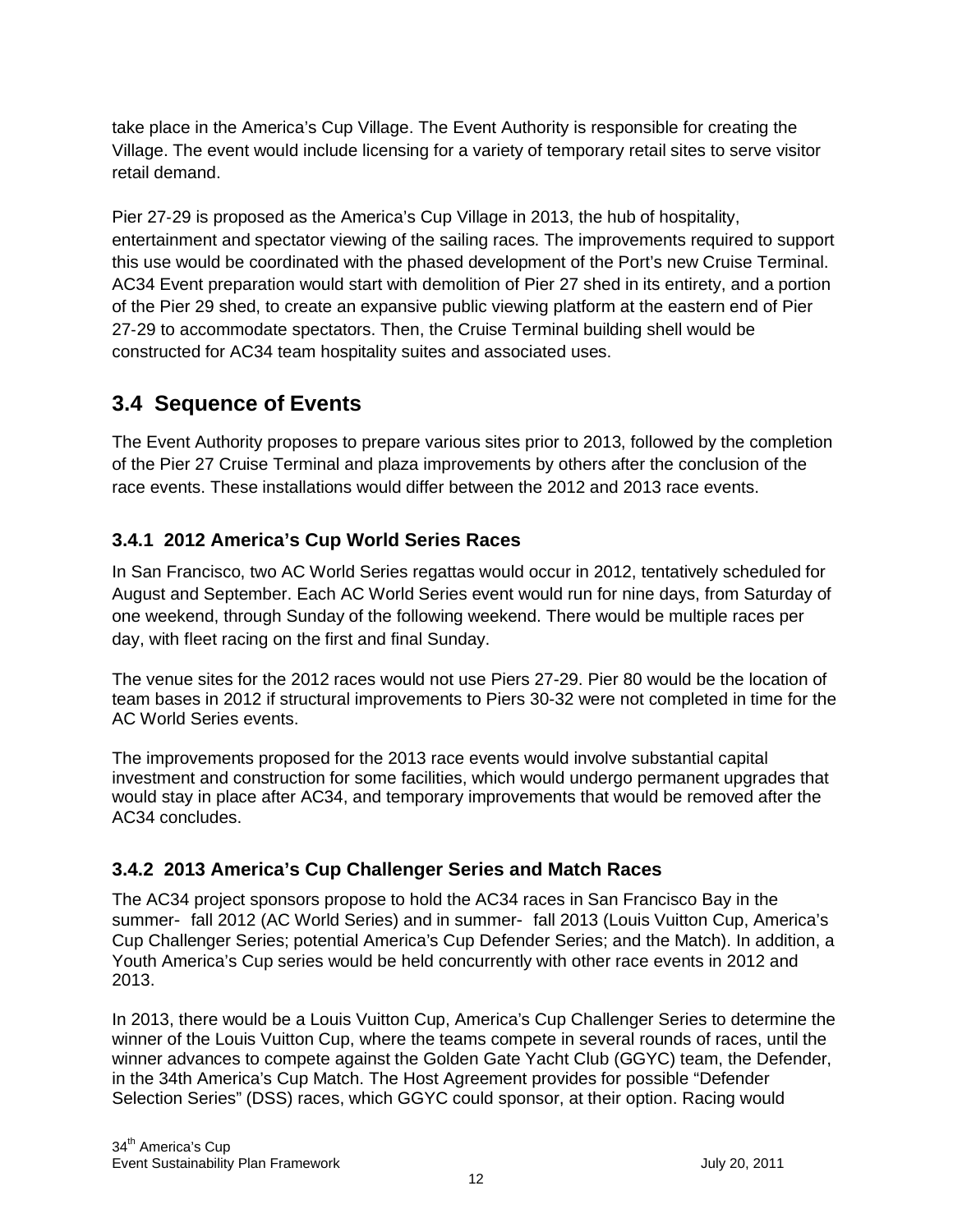culminate with the Match between the Defender and the winner of the Louis Vuitton Cup, currently planned from September 7th to September 22nd, 2013, where the most substantial spectator crowds to the Event are expected.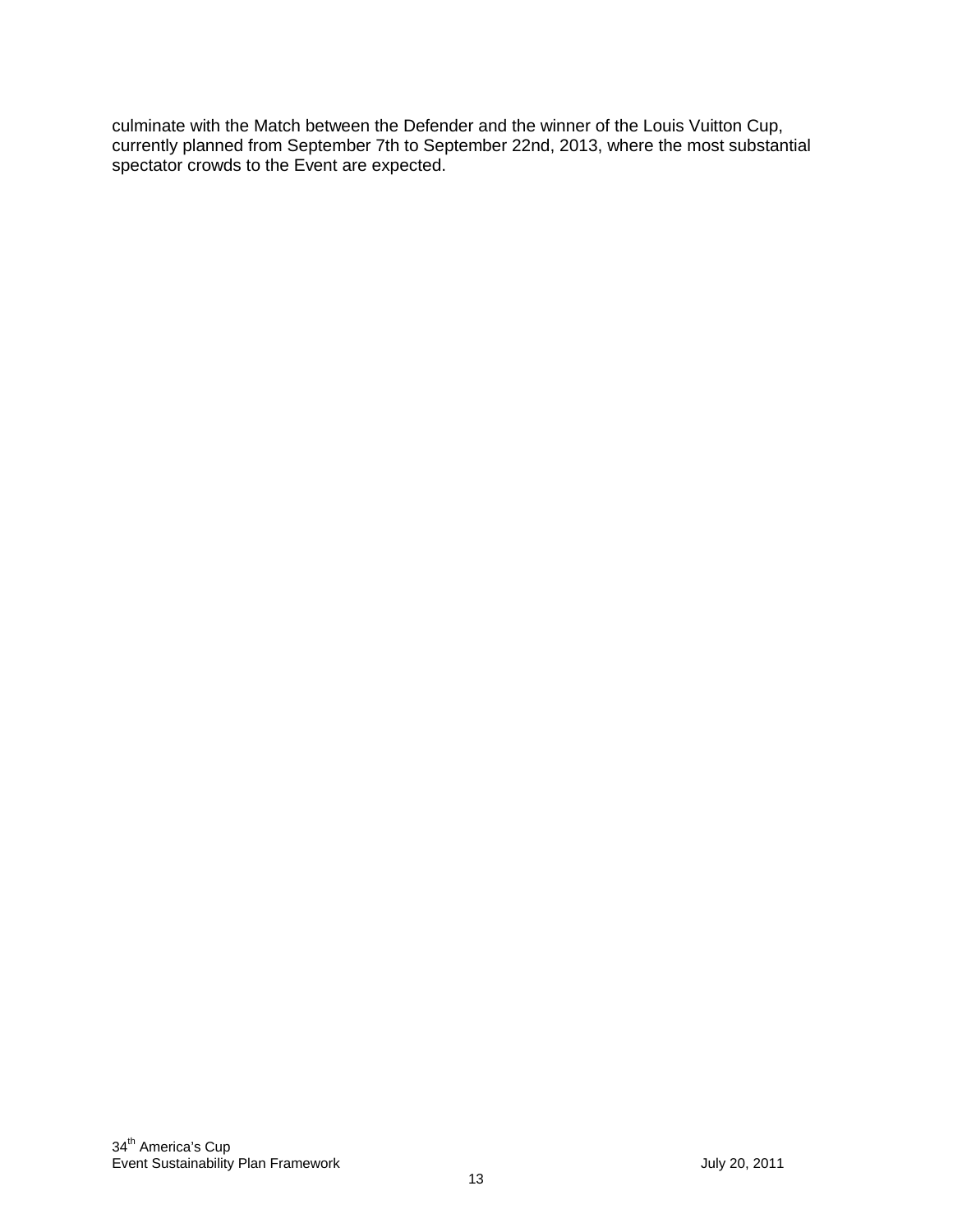## **SECTION 4** Issues, Principles, and Strategies

## **4.1 Introduction**

San Francisco has long been on the leading edge in matters of environmental policy. Regarding transit, local policies favor mass transit over automobile use, and a network of bike lanes has been established throughout the City. Regarding recycling, rate structures and local policies have led to more than ¾ of the City's solid wastes being recycled or composted, rather than sent to landfill. Recent directives from the Mayor's office have banned the purchase of single-use water bottles with City funds, and have encouraged the production and sale of locally grown food.

The City had one of the first Sustainability Plans in the United States. This plan was drafted in the 1990's by a large group of contributing authors with expertise in a wide range of environmental issue areas. It was formally adopted in 1997. Although it was prepared long before standards for Sustainability Plans were being developed, it presents a range of clearly defined environmental and social issue areas that could serve as the basis for sustainability planning today.

#### **4.1.1 Development of Issues, Principles and Strategies**

The development of the AC34 Draft Sustainability Plan will involve discussions with the parties to the Host Agreement and other stakeholders such as the San Francisco Commission on the Environment. The Draft Sustainability Plan will be available for public review and comment in September/October 2011, which will include public meetings to discuss proposed event sustainability strategies. The process of engaging with event stakeholders is a major component of sustainable event management. Comments received will be comprehensively reviewed and used to revise and improve the final Sustainability Plan.

The Draft Sustainability Plan will highlight and prioritize major event-related sustainability issue areas. It will need to be defined in scope in order to provide focus and allow for the achievement of objectives within a short event planning timeframe of two years. This will involve analysis of proposed principles and strategies for technical feasibility and resource availability, and will include a discussion of potential innovative partnerships to support the achievement of the event sustainability strategies.

For each major issue area, several principles will be developed by grouping strategies using concepts that they have in common. For example, under Water Resources, the following strategies might be grouped together under a potential principle of conserving potable water: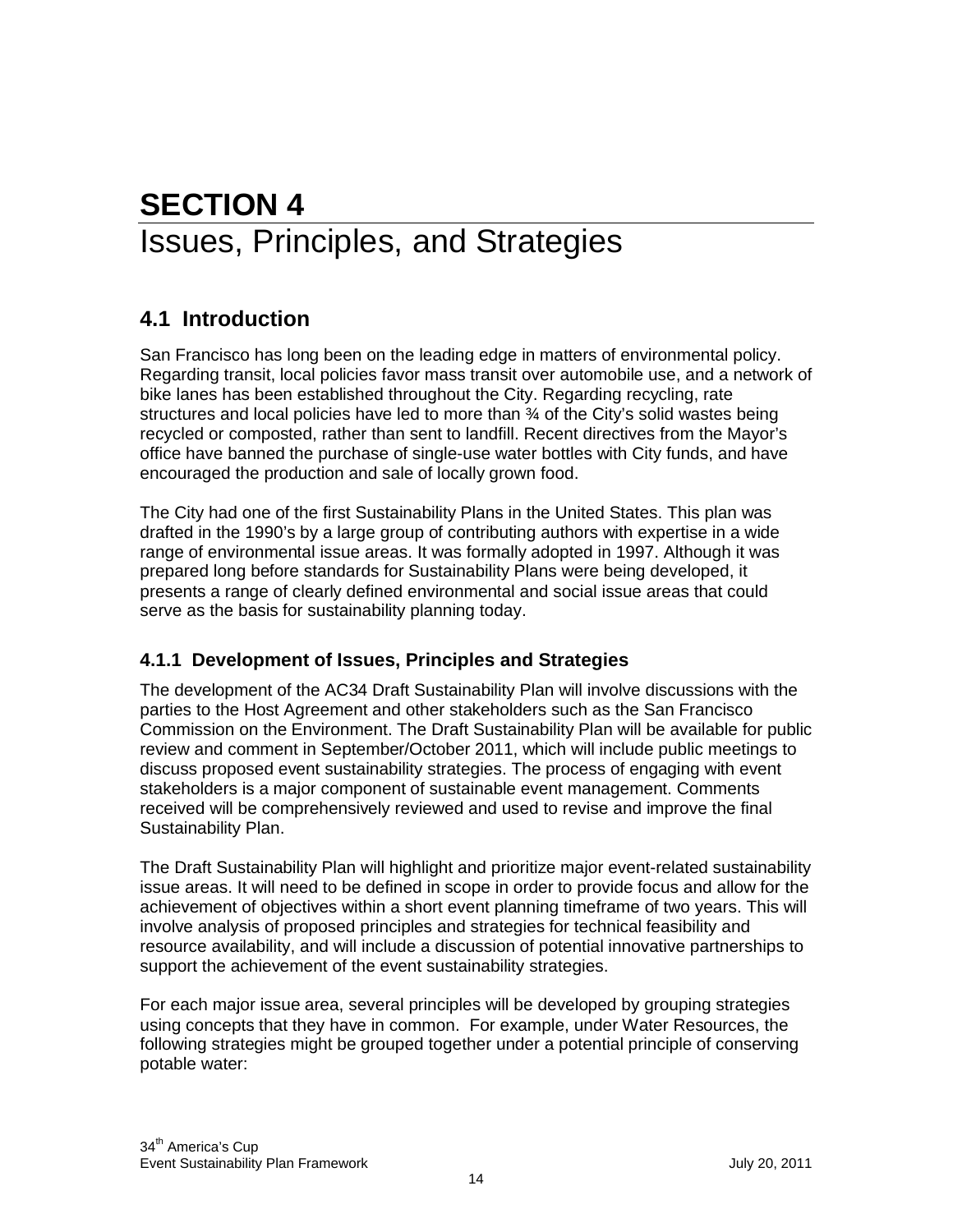- Maximize conservation of potable water at event venues and Team Bases.
- Design and manage landscaped areas to exceed the City's water efficiency standards.

Some strategies will support more than one principle, or cross over into other issue areas. For example, reducing single-use plastic water bottles in event venues would support the reduction of emissions (by avoiding the energy use associated with making, filling and transporting of plastic bottles), reduce discards, and protect aquatic life in San Francisco Bay and ultimately the Pacific Ocean from associated litter.

#### **4.1.2 Planning for Each Issue Area**

It is anticipated that each of the issue areas in the Draft Sustainability Plan may be discussed in the following ways:

- A definition provided, with several examples that relate to the AC34 Event.
- Relevant local, regional, state and federal laws, regulations and policies enumerated and briefly described.
- Applicable sections of the Host Agreement identified and summarized.
- Links to detail in associated Event Implementation Plans provided.
- Primary objectives and Key Performance Indicators (KPIs) described.
- The principles that apply to the issues outlined and applicable strategies to achieved desired outcomes provided.

### **4.2 Issue Areas, Principles and Strategies**

#### **4.2.1 Issue Areas Being Considered**

The following issue areas are examples of those being considered for the Draft Sustainability Plan, aimed at addressing major event impacts and maximizing opportunities (*subject to revision* as ongoing discussions take place):

- Energy and Emissions
- Built Environment (temporary and permanent structures)
- Habitats and Species
- Water Resources
- Materials and Discards
- Food
- Awareness, Involvement, Inclusion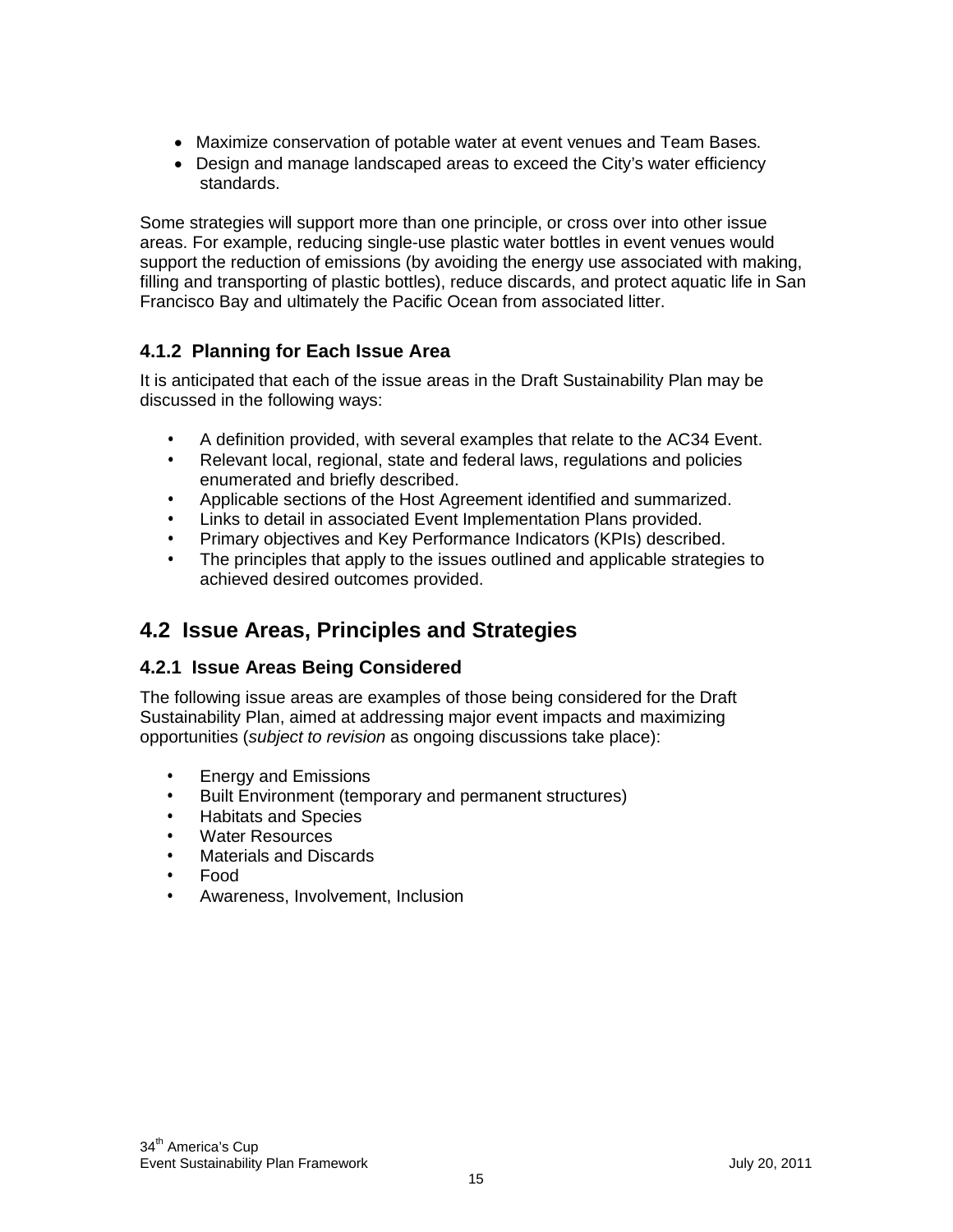#### **4.2.2 Discussion of Issue Areas Under Consideration**

The energy and emissions issue area acknowledges strategies that address air emissions associated with the consumption of fossil fuels. This issue embraces a wide range of activities, such as space heating, transportation, embodied energy in materials and the treatment and pumping of potable water, to name a few. As noted above, the Host Agreement states that the event will be carbon neutral. This issue area would define the parameters around this commitment.

The Host Agreement states that the Event Authority's activities for the event will be carbon neutral, but it does not define what those activities are or the scope of the activities to be included. The Event Authority and the parties to the Host Agreement aim to utilize best practices that have been developed for sustainable event management, and as such are looking to strategies that have been recently developed by major event organizers as a model, such as those developed by the organizers of the London 2012 Olympic Games and Paralympic Games. The AC34 carbon management approach will include the following: 1) conduct an event carbon footprint; 2) prioritize reduction measures in areas of greatest impact and opportunity; 3) develop avoidance and reduction strategies; 4) investigate alternatives and determine an approach to implementing alternatives; and, 5) compensate for unavoidable owned emissions.

Categories of event emissions are defined based on the relative degree of control and influence of associated activities by the delivery organizations. As details of the Event are developed, it should be possible to classify activities and determine the extent of the Event Authority's responsibility for achieving and documenting carbon neutrality for its activities.

It should also be noted that the City and other agencies will undertake AC34 activities that will have an associated carbon impact. These activities, and their associated carbon reduction commitments, will be reviewed and may be included in the Draft Sustainability Plan, where appropriate.

The built environment sustainability strategies will address the sustainability of permanent and temporary structures. A city's built environment, consisting of buildings, streets, and utilities, has a profound impact on the natural environment, economy, health, and quality of life of the people who live and work within these environments. According to the US EPA, Energy Information Administration and U.S. Green Building Council, buildings in the U.S. account for approximately 40 percent of total energy consumption and carbon dioxide emissions, 13 percent of water use, and 160 million tons per year of construction and demolition (C&D) debris.<sup>1</sup>

As a major outdoor event involving land-based and water-based activities, the AC34 has the potential to affect many species of wildlife that inhabit or use the central part of San Francisco Bay. The EIR will address mitigation measures to prevent event-related negative environmental impacts to wildlife and habitats. The Draft Sustainability Plan may reference these, and may also suggest strategies aimed at protecting and supporting local biodiversity and marine conservation.

 $\overline{\phantom{a}}$ 1 Sustainable Design and Green Building Toolkit for Local Governments, EPA publication 904B10001, June 2010.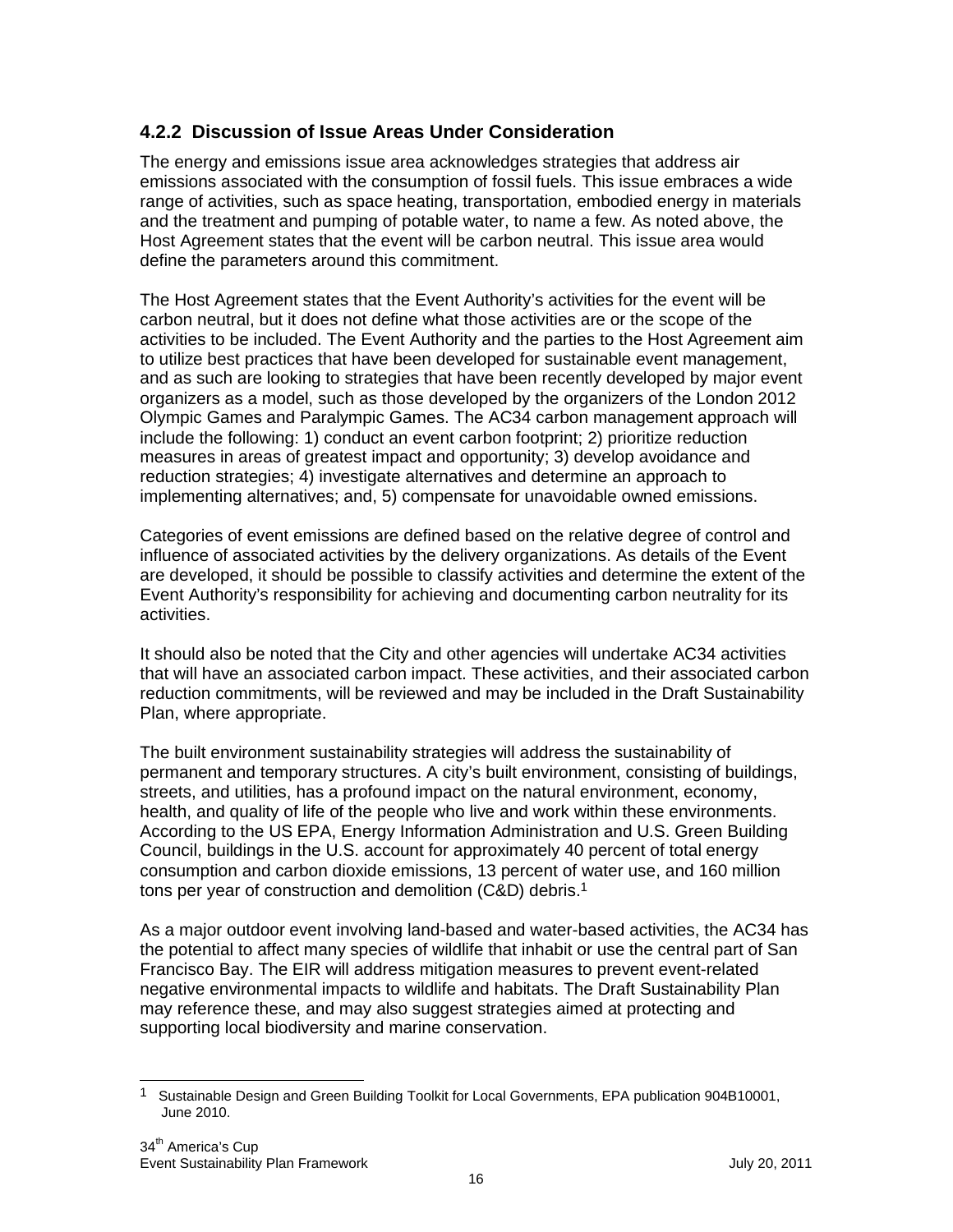Two aspects of an event that are very closely related are the choices of materials to be used in day-to-day and event operations, and the way that discards (recyclables and wastes) are to be managed. In 2002, the San Francisco Board of Supervisors adopted the City's Zero Waste Policy (Ordinance 679-02), which created a goal of 75% landfill diversion by the year 2010 and zero waste by 2020. As noted above, Recital J and Section 10.12 of the Host Agreement state that the event shall be "zero waste." Moreover, Section 10.10 requires that a Waste Management Plan be prepared for the event, a draft of which was released in March 2011. It describes methods for pursuing the zero waste goal at the AC34 Event, the details of which will be referenced and highlighted in the Draft Sustainability Plan.

From a sustainability perspective, there are clear reasons to maximize the use of organic, fair-trade and sustainably harvested food. There are additional advantages to using foods that are produced or manufactured locally, including a potentially lower carbon footprint as a result of shorter transportation distances.

Major events can play a role in fostering pro-environmental behavior through raising awareness, providing education, and employing strategies that engage spectators and stakeholders. The Event Authority has committed to utilizing the global platform of the America's Cup, in partnership with leading NGOs, to create awareness about the urgent issues facing our oceans. From public service announcements woven into America's Cup broadcasts to visible identification on all America's Cup boats and events, ocean conservation and environmental stewardship messaging will be pervasive throughout the AC34 events to foster awareness and motivate action.

#### **4.2.3 Principles Being Considered**

Outlined below are several event sustainability-related principles being considered for incorporation into the AC34 Draft Sustainability Plan. *These may change* and are provided herein to foster discussion and reinforce the level of detail being discussed. It is also important to note that associated implementation strategies may be executed by different delivery organizations, including the Event Authority and the City.

- Conduct an event carbon footprint; prioritize avoidance and reduction of greenhouse gas emissions; establish a benchmark for future AC events;
- Facilitate availability and use of low-emission forms of transportation;
- Utilize low-carbon forms of energy;
- **Support the use of electric vehicles and alternative fuel vehicles;**
- **Promote the use of low-carbon fuels;**
- Apply high sustainability standards to the design of structures that will permanently remain after the event;
- **-** Apply high sustainability standards to event temporary structures;
- Apply high sustainability standards to event landscape design;
- Keep litter, which is harmful to wildlife, out of the Bay;
- **Minimize harm to habitats and wildlife;**
- **Protect and improve water quality in San Francisco Bay;**
- Conserve potable water;
- Reduce single-use plastic water bottles;